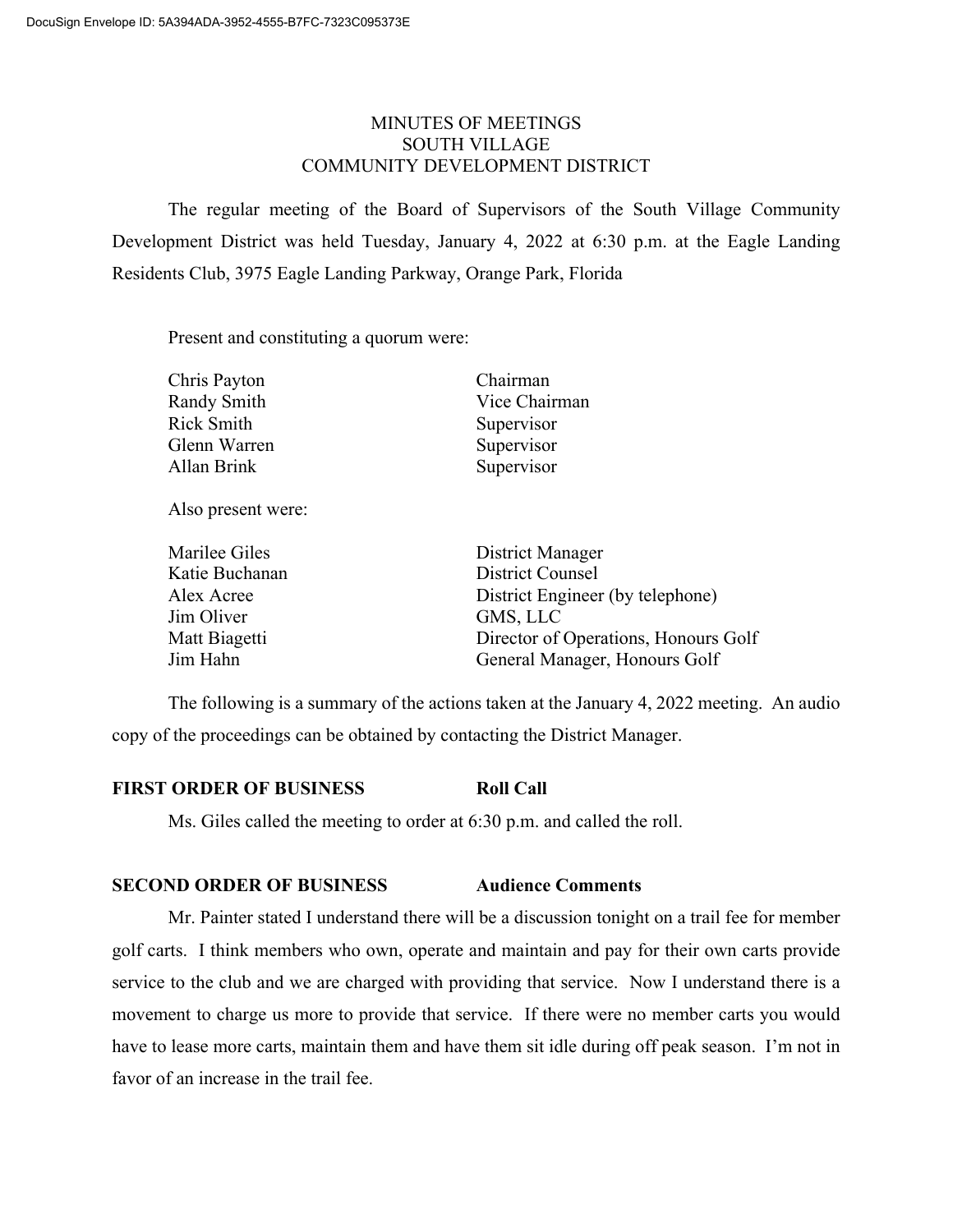# **THIRD ORDER OF BUSINESS Approval of the Minutes of the December 7, 2021 Meeting**

On MOTION by Mr. Payton seconded by Mr. Randy Smith with all in favor the minutes of the December 7, 2021 meeting were approved as presented.

## **FOURTH ORDER OF BUSINESS Suspension Letter**

Ms. Buchanan stated at the last board meeting you were advised of an incident that occurred with the golf course, a police report was circulated to you as well as the amenity suspension letter that went out. Your recommendation was to suspend the entire family for one year based on the understanding of the facts that we had at the time. After receiving that letter Ms. Griner has appeared tonight and she is here to give a little more background or observations on her behalf. My recommendation is that you open the floor to Ms. Griner then you can decide to revisit your prior decision or move forward with the previous decision.

Ms. Griner stated regarding the incident report and suspension letter there is verbiage detail that does not align with the incident as it happened. My son was not in possession of the BB gun at that time. We have had prior incidents with the neighbors next door, and we have a trespass warrant being issued this week on two children next door. That BB gun was accidently left for about three minutes on our back patio and the two neighbors came onto our property and took the BB, my son went outside to retrieve it and they were already terrorizing those two gentlemen. He tried to retrieve the BB gun. I have a video of these kids destroying my property and trying to enter my property, pushing my son around on the back patio and taking advantage of him.

Mr. Payton stated we need to take some time and consider your comments.

Mr. Randy Smith stated this is different than what we understood a month ago and I recommend we suspend our action based on this information and if we need to go in another direction; we need to figure out what that direction needs to be.

> On MOTION by Mr. Randy Smith seconded by Mr. Payton with all in favor the suspension of privileges was suspended pending further investigation.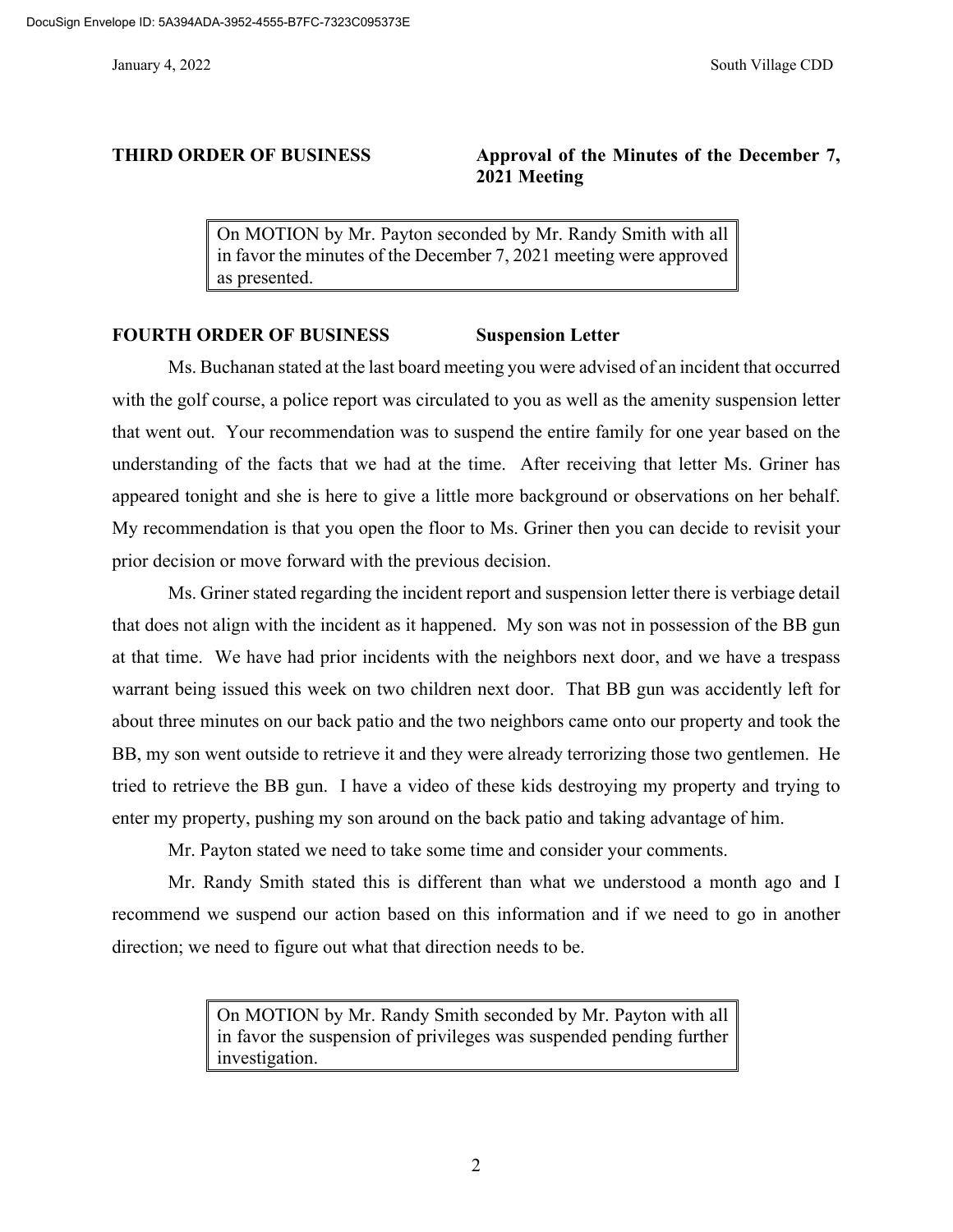## **FIFTH ORDER OF BUSINESS Update Regarding Open Items**

#### **A. Update on Phase 5 Construction**

Mr. Biagetti stated there is no update to provide to the board; they are going to refocus in January on the remaining items.

#### **B. Crosswalk Project**

Mr. Biagetti stated at the last meeting the board approved repainting the golf cart crossings and add pedestrian crossings. We are scheduled to start the first phase January 18<sup>th</sup>. By the end of the month the crosswalks and golf crossings should be painted.

#### **C. Playground Equipment**

Mr. Biagetti stated last week the tube slide was delivered and installed by Southern Recreation, which completes our playground project. We did receive the picnic tables, benches, waste receptacles and will be working on putting those together and installing them in-house over the next couple of weeks.

### **D. Golf Cart Parking**

Mr. Biagetti stated Bloodworth Asphalt did a great job, they painted the lines and installed the signage for the golf cart parking on the side road of the pool area. We do have the removeable bollards here that we will install ourselves blocking vehicular traffic and just allow carts through the bollards.

### **E. Construction of the Fitness Center**

Mr. Biagetti stated everything is going well, they opened the east side balcony and the patio below and the last part was to do the waterproofing on the upper deck; they are now working on the west side. Over the next two weeks the scaffolding should be removed then we have a completed project.

# **SIXTH ORDER OF BUSINESS Consideration of Resolution 2022-02 Adopting Amended Prompt Payment Policies**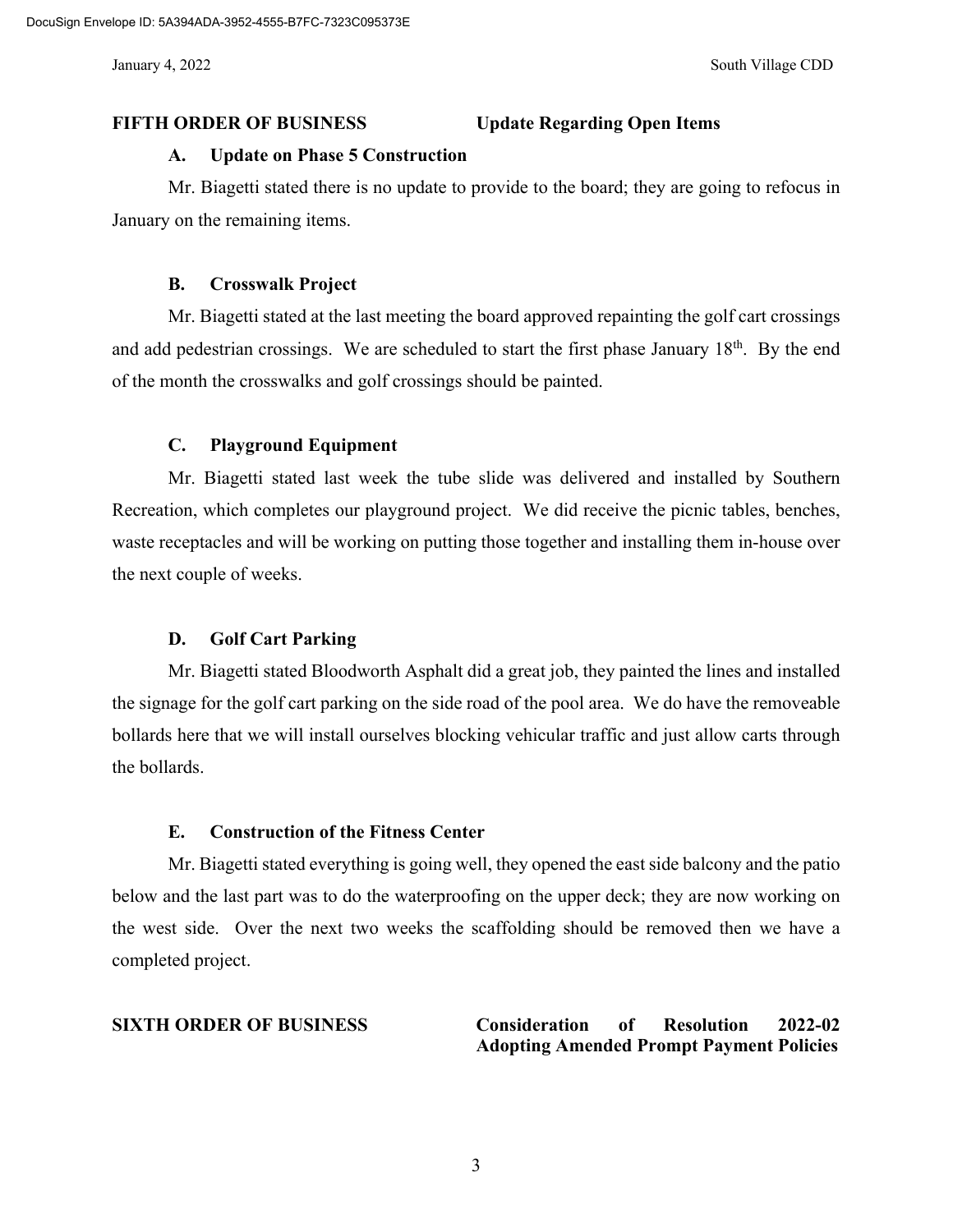On MOTION by Mr. Payton seconded by Mr. Randy Smith with all in favor Resolution 2022-02 was approved.

### **SEVENTH ORDER OF BUSINESS Staff Reports**

# **A. General Manager - Report**

Mr. Hahn gave an overview of the operations report and stated I submitted a request to the board to increase the trail fee. When we did the budget review last year we talked about the minimum wage increase that greatly affected our operation as well as the anticipated expense increases that were going to be caused by the minimum wage. At that time I told you there were over \$200,000 additional expenses that we were going to absorb by doing exactly the same thing as we did last year through the minimum wage increase and expense increase. I budgeted a 5% expense increase, there is an 8-10% increase by our vendors and they are extending that cost to us. Food and beverage is out of control with 15-18% increases in all items. We tried to prepare a budget for that and at the same time I felt that we could absorb that expense through rate increases. We are looking for an increase in the membership whether it is trail fees or dues to help absorb some of those costs.

The board discussed comparison of trail fees with other courses, amount of increase, across the board increase rather than trail fees only, increase fee for non-resident play, look at membership as a whole and directed staff to move forward with 5% increase in trail fees and come back with an organized approach to increase other golf related fees to cover the increase in costs.

### **B. District Counsel**

Ms. Buchanan asked is it your direction and request that we send a letter to the other associated family involved in the incident or do you want to have staff do research and reconsider it at your next board meeting what action you want to take.? That being said, I can anticipate a very different version of events coming back to you. One thought is maybe we send a letter that doesn't necessarily take any action but certainly says you are on notice and if we have another event anticipate that this will happen.

> On MOTION by Mr. Payton seconded by Mr. Randy Warren with all in favor district counsel was authorized to send a letter to the resident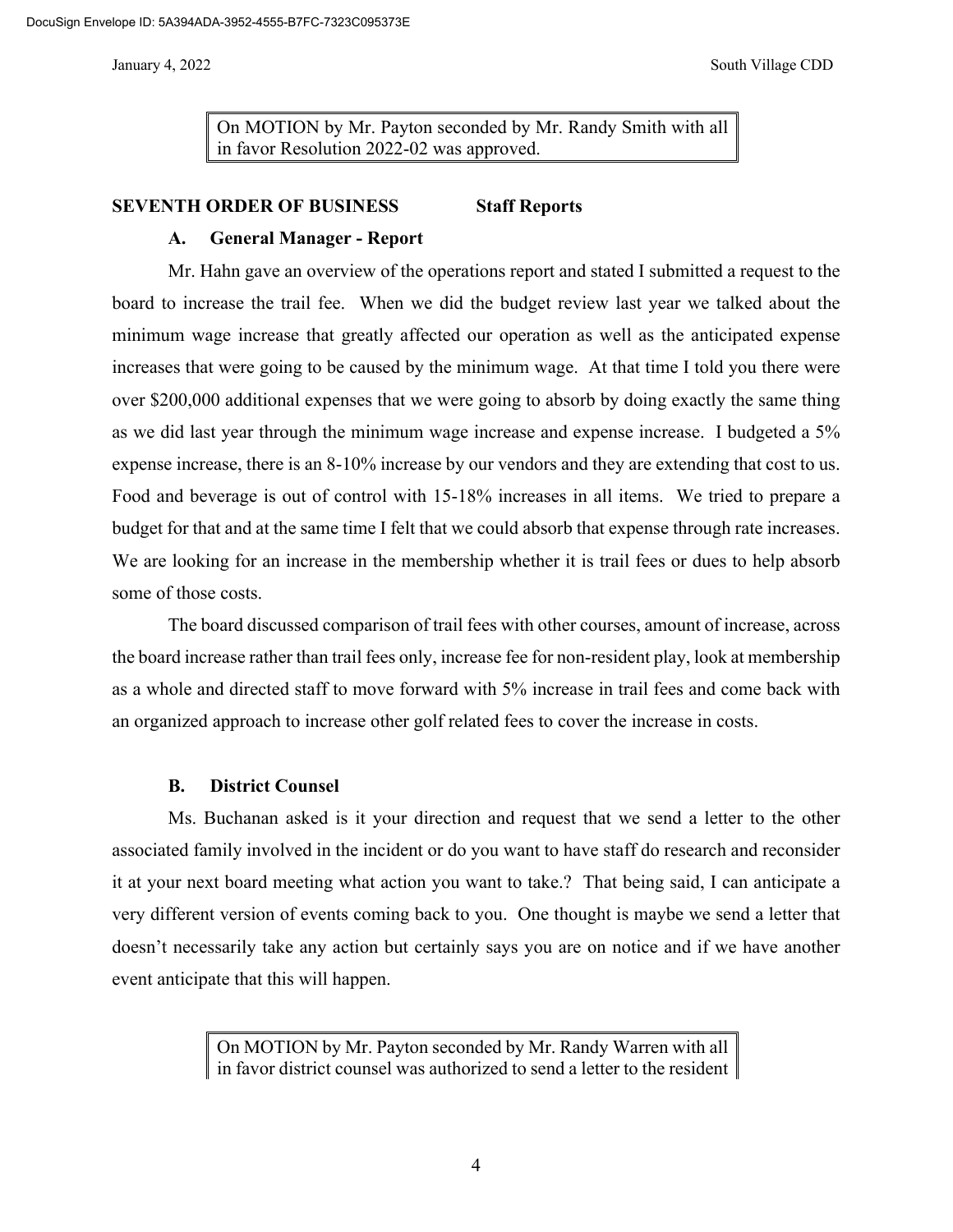and put them on notice that in the event of another incident staff has been authorized to suspend your household from all amenities.

## **C. District Manager**

Ms. Giles stated I want to thank the board for letting me serve this community and the board and hope I can live up to Mr. Oliver's standards.

## **D. District Engineer**

Mr. Acree stated we are working on the required report for the 20-year analysis.

## **EIGHTH ORDER OF BUSINESS Supervisor's Requests**

Other items discussed were: cameras on the golf course to identify vandals and unauthorized use of the golf course, when a member has to leave do they have to pay another initiation fee, some corners of the cart path need repair, fence along Jennings Forest, Facebook post about entrances to Eagle Landing Phase 6, dinner specials, increase security of golf course and amenity center after hours, include a reminder in the newsletter that the golf course and amenities being off limits after hours and refresh landscaping in amenity area.

# **NINTH ORDER OF BUSINESS Audience Comments**

Challenges in Phase 6 dealing with monument signs, spruce up landscaping around the signs, possibly add solar lighting to signs, the sound system and cameras on golf carts.

# **TENTH ORDER OF BUSINESS Financial Reports**

**A. Balance Sheet as of November 30, 2021 and Statement of Revenues and Expenses for the Period Ending November 30, 2021**

The balance sheet and income statement were included as part of the agenda package.

### **B. Assessment Receipt Schedule**

The assessment receipt Schedule was included as part of the agenda package.

# **C. Approval of Check Register**